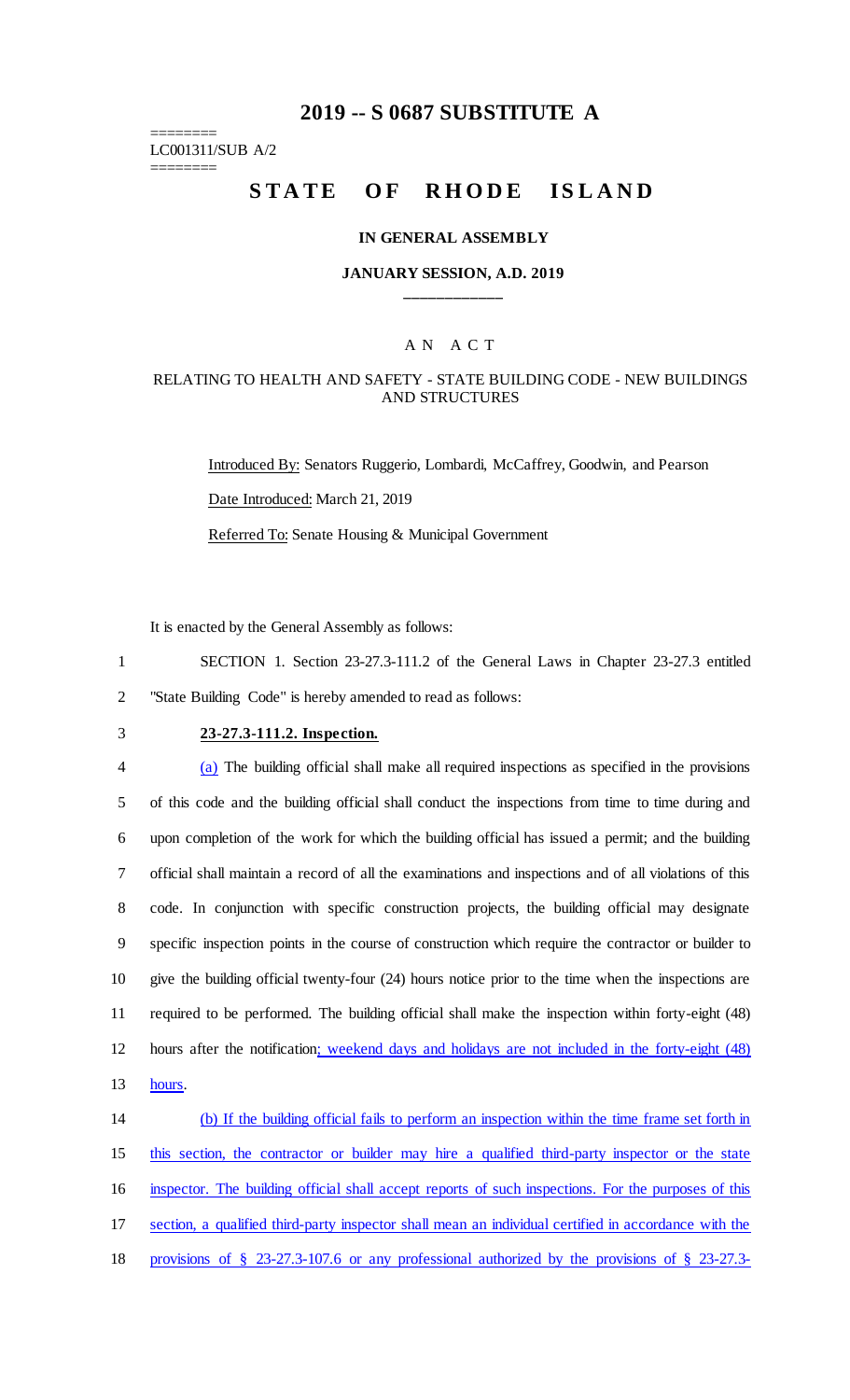- 1 108.1.4. In order to hire a qualified third-party inspector or the state inspector, the contractor or
- 2 builder shall notify the building official via email of the intent to hire a qualified third-party
- 3 inspector or the state inspector to perform the inspection at least twenty-four (24) hours prior to
- 4 the hire. If the state inspector performs the inspection, the salary and operating expenses for
- 5 services provided shall be reimbursed to the state by the city or town receiving the services and
- 6 shall be deposited as general revenues.
- 7 SECTION 2. This act shall take effect upon passage.

======== LC001311/SUB A/2 ========